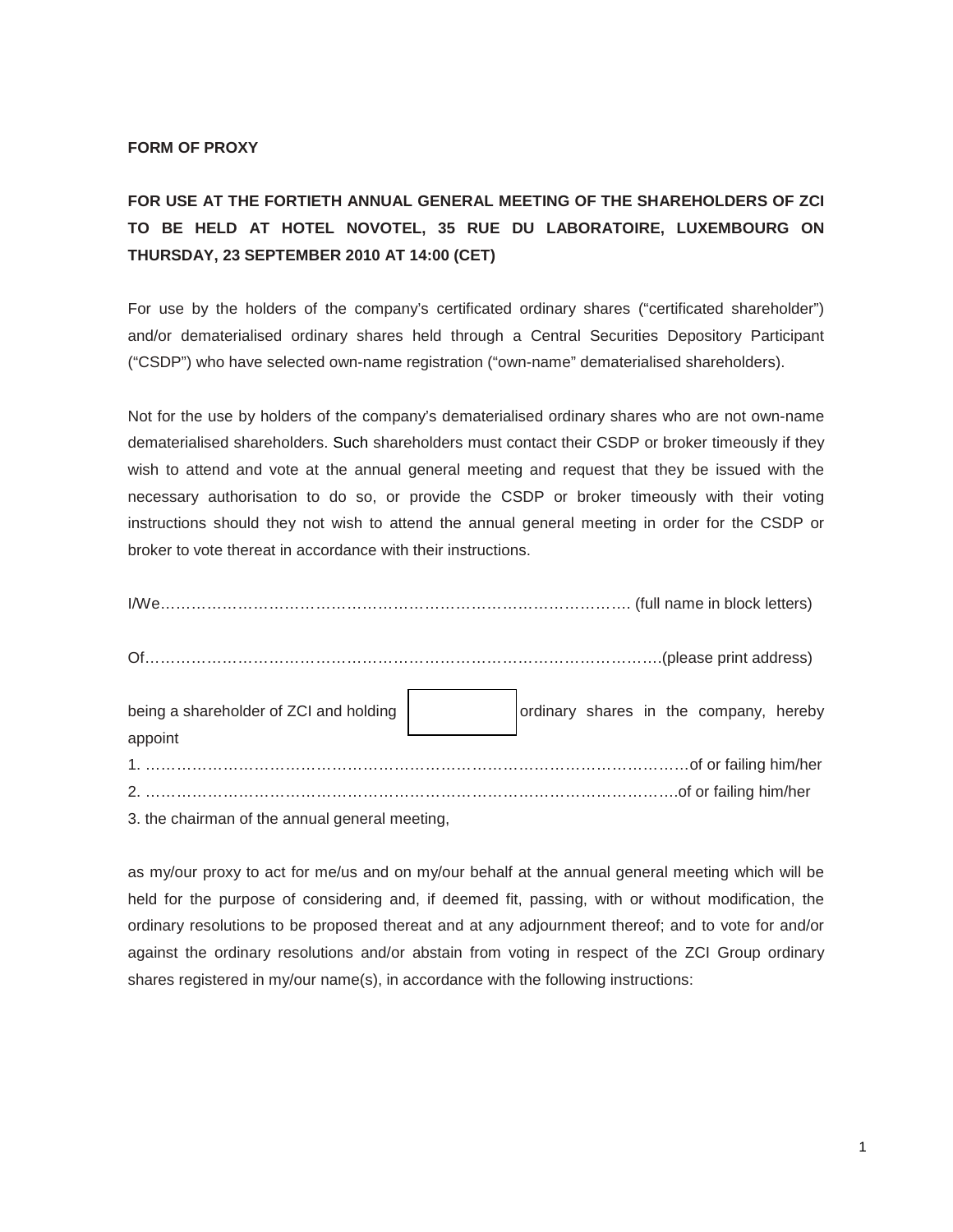|                                             | <b>FOR</b> | <b>AGAINST</b> | <b>ABSTAIN</b> |
|---------------------------------------------|------------|----------------|----------------|
| Ordinary resolution number one              |            |                |                |
| Adopt the annual financial statements for   |            |                |                |
| the year ended 31 March 2010                |            |                |                |
|                                             |            |                |                |
| <b>Ordinary resolution number two</b>       |            |                |                |
| Re-election of the following directors:     |            |                |                |
| 2.1 T Kamwendo                              |            |                |                |
| 2.2 D Rodier                                |            |                |                |
| 2.3 S Georgala                              |            |                |                |
| 2.4 KL Bergkoetter                          |            |                |                |
| 2.5 S Simukanga                             |            |                |                |
| 2.6 E Hamuwele                              |            |                |                |
| 2.7 MM du Toit                              |            |                |                |
| 2.8 M Clerc                                 |            |                |                |
| Ordinary resolution number three            |            |                |                |
| Ratify and approve all actions taken by the |            |                |                |
| directors of ZCI to the date of this Annual |            |                |                |
| <b>General Meeting</b>                      |            |                |                |
| <b>Ordinary resolution number four</b>      |            |                |                |
| Approve the remuneration of the directors   |            |                |                |
| for the period ended 31 March 2010          |            |                |                |
| <b>Ordinary resolution number five</b>      |            |                |                |
| Reappointment of auditors and to fix        |            |                |                |
| remuneration                                |            |                |                |
| Special resolution number one               |            |                |                |
| General authority to repurchase shares      |            |                |                |

*\*Please indicate with an "X" in the appropriate spaces above how you wish your votes to be cast.* Unless otherwise instructed, my/our proxy may vote as he/she thinks fit.

**Please read the notes on the reverse side**.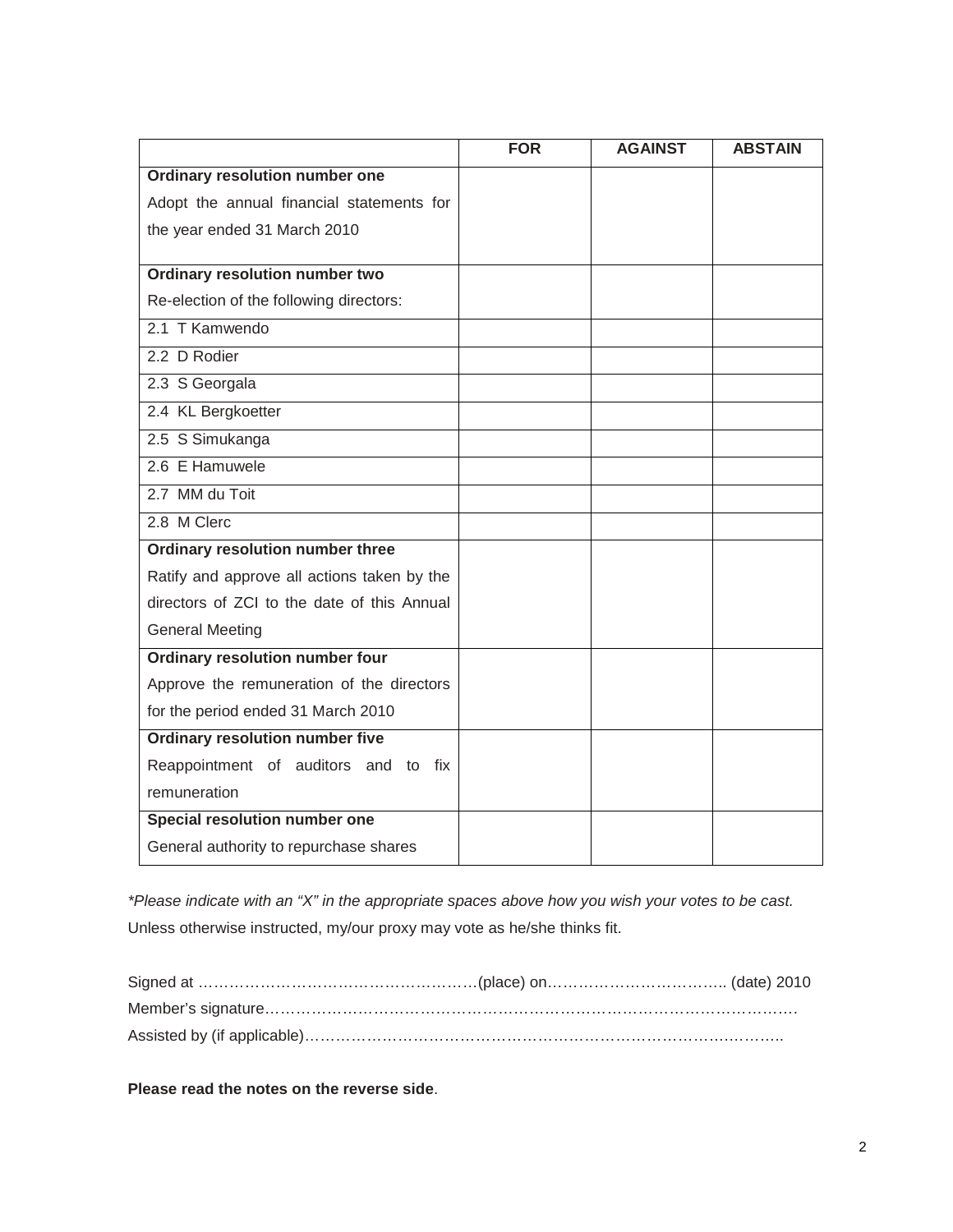## **Notes**

- 1. This form proxy is to be completed only by those members who are:
	- a. holding shares in a certificated form; or
	- b. recorded in the sub-register in electronic form in their "own name".
- 2. Members who have dematerialised their shares other than own-name dematerialised shareholders, and who wish to attend the annual general meeting must contact their Central Securities Depository Participant ("CSDP") or broker who will furnish them with the necessary authority to attend the annual general meeting, or they must instruct their CSDP or broker as to how they wish to vote in this regard. This must be done in terms of the agreement entered into between the members and their CSDP or broker.
- 3. Each member is entitled to appoint one or more proxies (who need not be a member(s) of the company) to attend, speak and, on a poll, vote in place of that member at the annual general meeting.
- 4. A member may insert the name of a proxy or the names of two alternative proxies of the member's choice in the space provided, with or without deleting "the chairman of the annual general meeting". The person whose name stands first on the form of proxy and who is present at the annual general meeting will be entitled to act as proxy to the exclusion of those whose names follow.
- 5. A member's instructions to the proxy must be indicated by the insertion of the relevant number of votes exercisable by that member in the appropriate box(es) provided. Failure to comply with the above will be deemed to authorise the chairman of the annual general meeting, if the chairman is the authorised proxy, to vote in favour of the ordinary resolutions at the annual general meeting, or any other proxy to vote or to abstain from voting at the annual general meeting as he/she deems fit, in respect of all the member's votes exercisable thereat.
- 6. A member or his/her proxy is not obliged to vote in respect of all the ordinary shares held by such member or represented by such proxy, but the total number of votes for or against the ordinary resolutions and in respect of which any abstention is recorded may not exceed the total number of votes to which the member or his/her proxy is entitled.
- 7. Documentary evidence establishing the authority of a person signing this form of proxy in a representative capacity must be attached to this form of proxy, unless previously recorded by the company's transfer office or waived by the chairman of the annual general meeting.
- 8. The chairman of the annual general meeting may reject or accept any form of proxy which is completed and/or received other than in accordance with these instructions, provided that he is satisfied as to the manner in which a member wishes to vote.
- 9. Any alterations or corrections to this form of proxy must be initialed by the signatory/(ies).